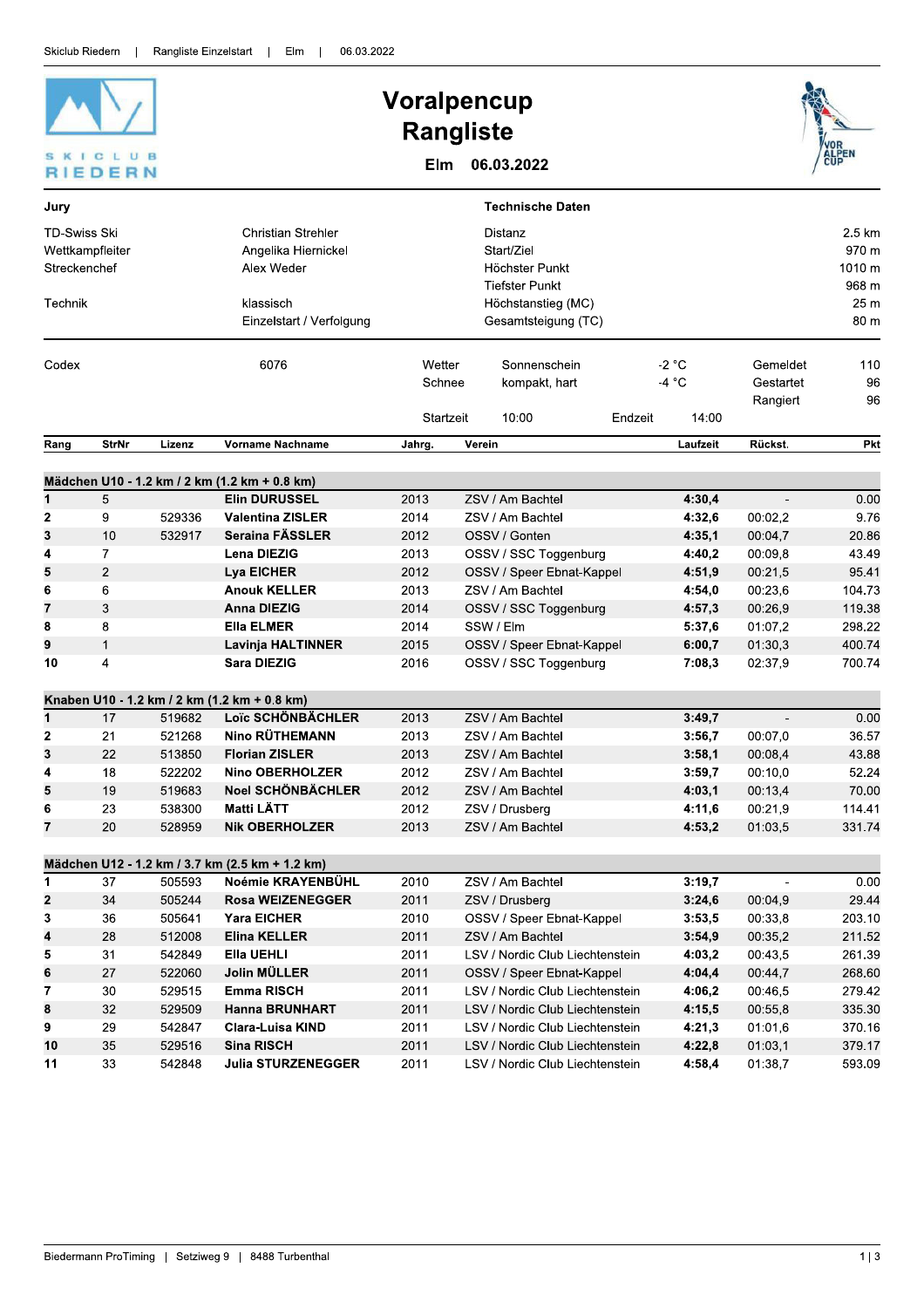| Skiclub Riedern |              | Rangliste Einzelstart | Elm<br>06.03.2022                                                |        |                                 |          |                |        |
|-----------------|--------------|-----------------------|------------------------------------------------------------------|--------|---------------------------------|----------|----------------|--------|
| Rang            | <b>StrNr</b> | Lizenz                | <b>Vorname Nachname</b>                                          | Jahrg. | Verein                          | Laufzeit | Rückst.        | Pkt    |
|                 |              |                       | Knaben U12 - 1.2 km / 3.7 km (2.5 km + 1.2 km)                   |        |                                 |          |                |        |
| 1               | 50           | 493948                | <b>Lukas ZISLER</b>                                              | 2010   | ZSV / Am Bachtel                | 3:03,0   |                | 0.00   |
| 2               | 49           | 506684                | <b>Pascal EIGENMANN</b>                                          | 2011   | OSSV / Speer Ebnat-Kappel       | 3:13,5   | 00:10,5        | 68.85  |
| 3               | 44           | 528496                | Finn LÄTT                                                        | 2010   | ZSV / Drusberg                  | 3:33,2   | 00:30,2        | 198.03 |
| 4               | 48           | 519910                | <b>Rafael MAES</b>                                               | 2010   | SSW / Vättis                    | 3:35,2   | 00:32,2        | 211.15 |
| 5               | 47           | 535177                | <b>Jaro KELLER</b>                                               | 2011   | ZSV / Am Bachtel                | 3:40,0   | 00:37,0        | 242.62 |
| 6               | 45           | 511914                | <b>Jonn PETER</b>                                                | 2011   | ZSV / Am Bachtel                | 3:41,0   | 00:38,0        | 249.18 |
| 7               | 43           |                       | <b>Elias ELMER</b>                                               | 2011   | SSW / Elm                       | 4:11,1   | 01:08,1        | 446.56 |
| 8               | 42           |                       | <b>Linus ELMER</b>                                               | 2010   | SSW / Elm                       | 4.12,5   | 01:09,5        | 455.74 |
| 9               | 46           | 543195                | <b>Ashley BÖRNER</b>                                             | 2011   | ZSV / Am Bachtel                | 4:33,8   | 01:30,8        | 595.41 |
| <b>DNS</b>      | 41           |                       | <b>Julian WANGER</b>                                             | 2011   | LSV / Nordic Club Liechtenstein |          |                |        |
|                 |              |                       |                                                                  |        |                                 |          |                |        |
| 1               | 112          | 532362                | Mädchen U14 - 2.5 km / 5 km ( 2 x 2.5 km)<br><b>Annina UEHLI</b> | 2009   | LSV / Nordic Club Liechtenstein | 7:35,1   |                | 0.00   |
|                 | 111          | 502909                | <b>Antonia EMMENEGGER</b>                                        | 2009   | ZSV / Am Bachtel                | 7:53,2   | 00:18.1        | 47.73  |
| 2               |              |                       |                                                                  |        |                                 |          |                |        |
| 3               | 110          | 511913                | <b>Carina PETER</b>                                              | 2009   | ZSV / Am Bachtel                | 8:05,7   | 00:30,6        | 80.69  |
| 4               | 108          | 505640                | Elin MÜLLER                                                      | 2009   | OSSV / Speer Ebnat-Kappel       | 9:02,0   | 01:26,9        | 229.14 |
| 5               | 104          |                       | <b>Selin LUSTI</b>                                               | 2009   | OSSV / SSC Toggenburg           | 9:10,3   | 01:35,2        | 251.02 |
| 6               | 109          | 517563                | <b>Fabia BRUNHART</b>                                            | 2008   | LSV / Nordic Club Liechtenstein | 9:15,0   | 01:39,9        | 263.41 |
| 7               | 107          | 505245                | <b>Stella WEIZENEGGER</b>                                        | 2009   | ZSV / Drusberg                  | 9:21,0   | 01:45,9        | 279.24 |
| <b>DNS</b>      | 105          | 523629                | <b>Sara HASSLER</b>                                              | 2008   | SSW / SSC Walensee              |          |                |        |
| <b>DNS</b>      | 106          | 531631                | <b>Anna HEEB</b>                                                 | 2009   | SSW / SSC Walensee              |          |                |        |
|                 |              |                       | Knaben U14 - 2.5 km / 5 km (2 x 2.5 km)                          |        |                                 |          |                |        |
| 1               | 120          | 496416                | <b>Tobit KELLER</b>                                              | 2008   | ZSV / Einsiedeln                | 6:48,3   | $\blacksquare$ | 0.00   |
| 2               | 128          | 528495                | <b>Nils LÄTT</b>                                                 | 2008   | ZSV / Drusberg                  | 7.01,3   | 00:13,0        | 38.21  |
| 3               | 122          | 517827                | <b>Sebastian ALLARS</b>                                          | 2008   | ZSV / Am Bachtel                | 7:44,5   | 00:56,2        | 165.17 |
| 4               | 127          | 486622                | <b>Raffael EIGENMANN</b>                                         | 2009   | OSSV / Speer Ebnat-Kappel       | 7:56,1   | 01:07,8        | 199.27 |
| 5               | 118          | 482081                | <b>Janis VETSCH</b>                                              | 2008   | OSSV / Speer Ebnat-Kappel       | 8:12,4   | 01:24,1        | 247.17 |
| 6               | 123          | 524810                | <b>Laurin INHELDER</b>                                           | 2009   | OSSV / SSC Toggenburg           | 8:49,0   | 02:00,7        | 354.74 |
| 7               | 117          | 516592                | <b>Mattia ZENTNER</b>                                            | 2009   | OSSV / Riedern                  | 8:57,9   | 02:09,6        | 380.90 |
| 8               | 126          | 538449                | <b>Orlando GIORGETTA</b>                                         | 2009   | LSV / Nordic Club Liechtenstein | 9:08,4   | 02:20,1        | 411.76 |
| 9               | 125          | 549817                | <b>Lian KUSTER</b>                                               | 2009   | LSV / Nordic Club Liechtenstein | 9:40,5   | 02:52,2        | 506.10 |
| 10              | 124          | 529514                | <b>Fabio STURZENEGGER</b>                                        | 2009   | LSV / Nordic Club Liechtenstein | 9:41,3   | 02:53,0        | 508.45 |
| 11              |              |                       | <b>Patrick SCHALCHER</b>                                         | 2008   |                                 | 9:46,9   | 02:58.6        | 524.91 |
|                 | 116          |                       |                                                                  |        | ZSV / Drusberg                  |          |                |        |
| 12              | 119          | 543194                | Per BÖRNER                                                       | 2008   | ZSV / Am Bachtel                | 10:47,2  | 03:58,9        | 702.13 |
| <b>DNS</b>      | 121          | 532329                | <b>Amadeus FREUND</b>                                            | 2008   | OSSV / Riedern                  |          |                |        |
|                 |              |                       | Mädchen U16 - 2.5 km / 5 km (2 x 2.5 km)                         |        |                                 |          |                |        |
| 1               | 136          | 475360                | Silja FELDMANN                                                   | 2006   | OSSV / Riedern                  | 7:12,1   |                | 0.00   |
| 2               | 137          | 505256                | <b>Lena BAUMANN</b>                                              | 2006   | ZSV / Einsiedeln                | 7:20,8   | 00:08,7        | 24.16  |
| 3               | 132          | 532916                | <b>Marina ZIMMERMANN</b>                                         | 2007   | OSSV / Gonten                   | 7:49,3   | 00:37,2        | 103.31 |
| 4               | 134          | 480972                | <b>Evelyn STALDER</b>                                            | 2006   | ZSV / Am Bachtel                | 7:59,8   | 00:47,7        | 132.47 |
| 5               | 133          | 496007                | <b>Anna Lia KELLER</b>                                           | 2007   | ZSV / Am Bachtel                | 8:03,8   | 00:51,7        | 143.58 |
| <b>DNS</b>      | 135          | 481498                | <b>Linn ZENTNER</b>                                              | 2006   | OSSV / Riedern                  |          |                |        |
|                 |              |                       | Knaben U16 - 2.5 km / 5 km (2 x 2.5 km)                          |        |                                 |          |                |        |
| 1               | 151          | 495189                | Dimitri KRAYENBÜHL                                               | 2006   | ZSV / Am Bachtel                | 6:09,8   |                | 0.00   |
| 2               | 148          | 509961                | <b>Gabriel MAES</b>                                              | 2007   | SSW / Vättis                    | 6:37,7   | 00:27,9        | 90.54  |
| 3               | 147          | 493947                | <b>Constantin ZISLER</b>                                         | 2007   | ZSV / Am Bachtel                | 6:41,5   | 00:31,7        | 102.87 |
| 4               | 146          | 497111                | <b>Flurin PETER</b>                                              | 2007   | ZSV / Am Bachtel                | 6.43,1   | 00:33,3        | 108.06 |
| 5               | 145          | 500196                | Mathieu KRAYENBÜHL                                               | 2007   | ZSV / Am Bachtel                | 6:47,2   | 00:37,4        | 121.36 |
| 6               | 141          |                       | <b>Robin VETSCH</b>                                              | 2006   | OSSV / Speer Ebnat-Kappel       | 6:49,4   | 00:39,6        | 128.50 |
| 7               | 149          | 461048                | <b>Levin KUNZ</b>                                                | 2007   | ZSV / Am Bachtel                | 6:52,3   | 00:42,5        | 137.91 |
| 8               | 144          | 517564                | <b>Janik BRUNHART</b>                                            | 2006   | LSV / Nordic Club Liechtenstein | 7:17,9   | 01:08,1        | 220.98 |
| 9               | 142          | 480971                | <b>Florian STALDER</b>                                           | 2007   | ZSV / Am Bachtel                | 7:43,5   | 01:33,7        | 304.06 |
| 10              | 143          | 486626                | Finn MÜLLER                                                      | 2007   | OSSV / Speer Ebnat-Kappel       | 8:47,4   | 02:37,6        | 511.41 |
|                 |              |                       |                                                                  |        |                                 |          |                |        |

2007 ZSV / Drusberg

505987

**Niclas SCHAAD** 

**DNS** 

150